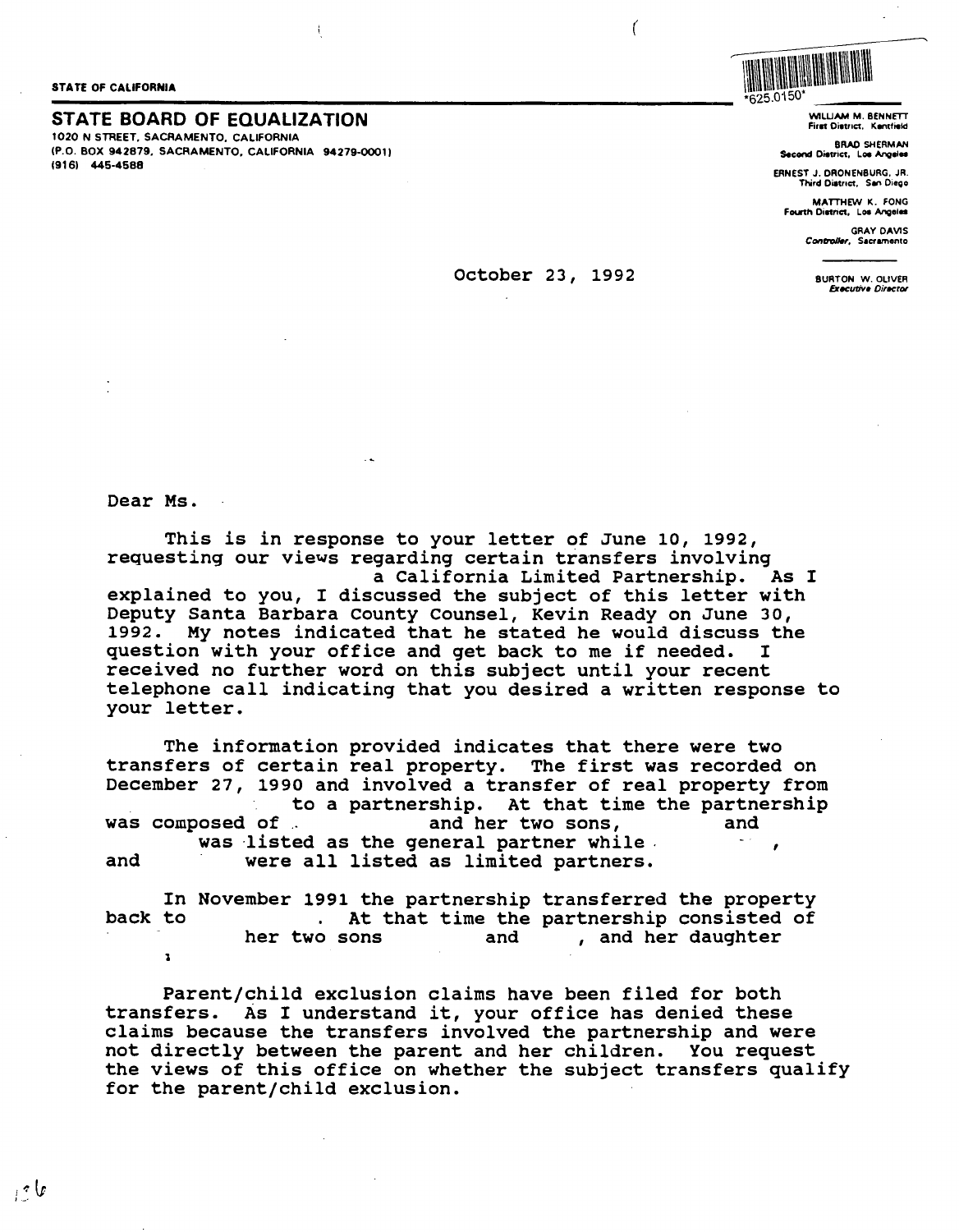Revenue and Taxation Code section 60 (all section references are to the Revenue and Taxation Code) defines the term "change in owhership" as a transfer of a present interest in real property, including the beneficial use thereof, the value of which is<br>substantially equal to the value of the fee interest. Consistent substantially equal to the value of the fee interest. with that definition, subdivision (i) of section 61 specifically provides that change in ownership includes the transfer of any interest in real property between a partnership and a partner.<br>Thus, both the transfer from to the partnership and Thus, both the transfer from tte later transfer from the partnership to constitute changes in ownership under the basic change in ownership provisions of the Revenue and Taxation Code. The sole question, then, is whether the subject transfers are excludable under terms of section 63.1, which provides an exclusion from change in ownership for certain parent/child transfers. For the reasons set forth below, I conclude that the subject transfers do not qualify for this exclusion.

Section 63.1 implements Proposition 58, which added subdivision (h) to section 2 of Article XIIIA of the California<br>Constitution. Subdivision (h) provides, in part, that the terms Subdivision (h) provides, in part, that the terms "purchased" and "change of ownership" shall not include the purchase or transfer of the first \$1 million of the full cash value of all other real property between parents and their children, as defined by the Legislature. Consistent with this provision, section 63.1, subdivision (a) (2), excludes from change ir. ownership the purchase or transfer of the first \$1 million of full cash value of all other real property "of an eligible transferor" in the case of a purchase or transfer between parents and their children. In carrying out its constitutional duty to define the terms of this exclusion, subdivision  $(c)$  (1) of section 63.1 provides that the term "purchase or transfer between parents and their children" means either a transfer from a parent or parents to a child or children of the parent or parents or a transfer from a child or children to a parent or parents of the child or children. Subdivision  $(c)$  (2) defines the term "children" as including natural children, step-children, a sonir-law or daughter-in-law or certain adoptive children. Subdivisions (c)  $(4)$  and (5) define the terms "eligible transferor" and "eligible transferee" as a parent or child of an e:igible transferee or transferor, respectively. subdivision (c) defines the term "transfer" as including any transfer of the beneficial ownership of property from an eligible transferor to an eligible transferee through the medium of an inter vivos or testamentary trust.

A reading of the terms of section 63.1 demonstrates that the language of the exclusion applies to transfers between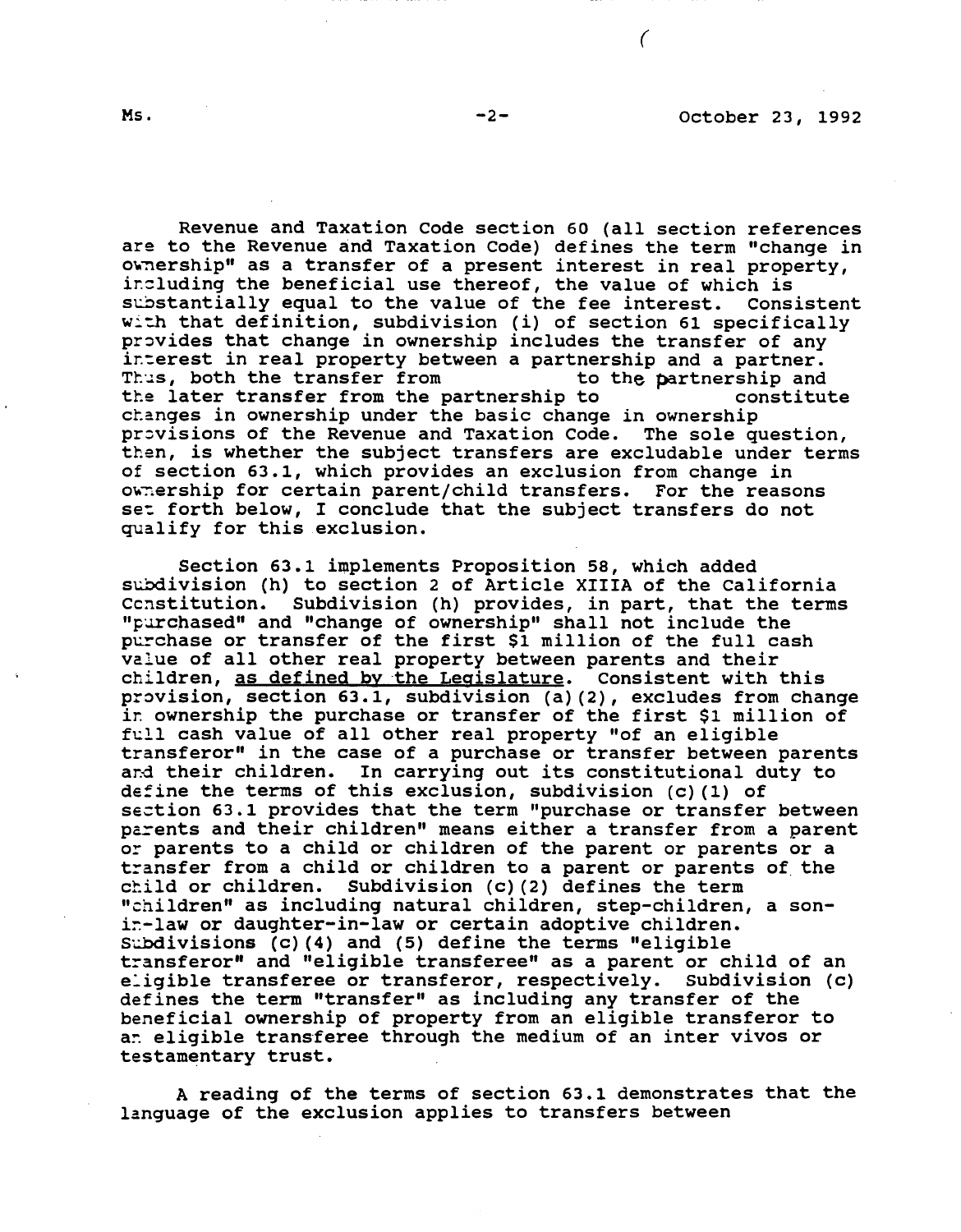individuals who stand in the relationship of parent and child. Nothing used in the language of these provisions suggests that the Legislature intended to extend the exclusion to transfers between an individual and a legal entity such as a corporation or partnership. An examination of related change in ownership provisions such as section 6l{i) dealing with transfers between a legal entity and an individual, and section 64, dealing with transfers of ownership interests in legal entities, demonstrates that the Legislature is capable of expressing its intention in clear terms where transfers involving legal entities are concerned. Thus, had the Legislature intended that the Thus, had the Legislature intended that the provisions of the exclusion were to apply to transfers between individuals and legal entities it would have clearly so provided.

This office participated with the Legislature in developing the terms of section 63.1 and we have consistently interpreted the provisions of section 63.1 as applying only to transfers between individuals. This is based upon the fact that the code section refers only to parents, children, eligible transferor, or eligible transferee. The latter two terms are defined in terms of parent or child. Further, the term "children" is defined with further specificity. None of these provisions suggest an intention to include a legal entity. Thus, it seems clear that the subject transfers do not qualify for exclusion under the provisions of section 63.1.

An argument has been raised that the legislative intent language found in Section 2 of Chapter 48 of the Statutes of 1987, which enacted section 63.1, supports the argument that the subject transfers qualify for exclusion. A careful reading of that language indicates just the contrary, however. When the provisions of section 63.1 were being developed it was recognized that the concept of transfers between parents and children was potentially quite broad and could include both transfers from a corporation or partnership wholly owned by a parent and transfers to a corporation or partnership wholly owned by a child. A deliberate decision was made, however, to limit the exclusions to transfers **between** individuals-who were either a parent or a It was recognized that this limitation would mean that if a parent held property in a wholly owned corporation, he or she would have to transfer that property from the corporation to themselves and then transfer the property to the child in order to qualify for the exclusion. This extra step could have been challenged under the step transaction doctrine, however, on the grounds that it was unnecessary and the true substance of the transaction **was a** transfer from the corporation to the child which did not qualify for exclusion. The sole purpose of the intent language is to prevent the application of the step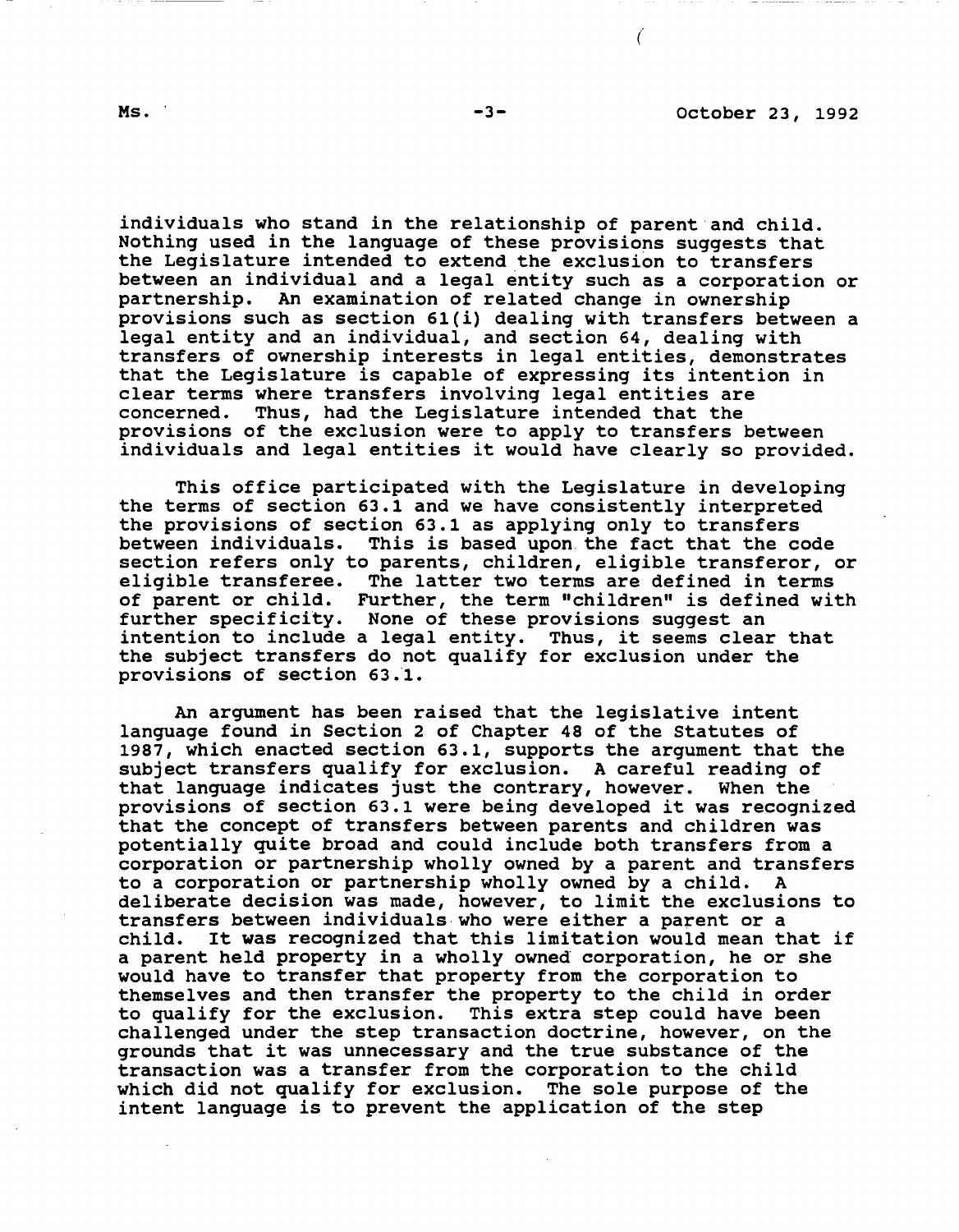transaction doctrine in this circumstance. Obviously, there would have been no need to include the intent language if the Legislature had intended that transfers from the parent's corporation to the child, or from the parent to the child's corporation, were excludable under the terms of the section. The very existence of the intent language demonstrates that the Legislature did not intend to extend the exclusion to the type of transfer presented here. While the intent language states that section 63.1 is to be "liberally construed" that statement is made in the context of the step transaction problem described above which only arises if transfers qualifying for the exclusion are limited to transfers between individuals.

Another argument has been raised based upon the definition of "transfer" found in subdivision (c) (7) of section 63.l which refers to the transfer of the present beneficial ownership of property from an eligible transferor to an eligible transferee through the medium of an inter vivos or testamentary trust. As I understand it, it is argued that since this subdivision recognizes transfers of beneficial ownership through the medium of a trust this means that the beneficial ownership interest of a shareholder or partner in property owned by a corporation or partnership must also be recognized for purposes of this exclusion. That interpretation is clearly not consistent with change in ownership **law,** however.

Traditionally, the change in ownership rules applicable to property held in trust have followed the beneficial ownership of the property for change in ownership purposes. This is illustrated by subdivision (d) of Revenue and Taxation Code section 62 which excludes from change in ownership the transfer by a trustor of property into trust so long as the transferor is the present beneficiary of that trust or the trust is revocable. Thus, where the transferor continues to retain the beneficial ownership of the property either as the beneficiary of the trust or because the power to revoke the trust is retained, the statute has recognized that the transfer does not constitute a change in ownership.

The traditional treatment of corporations, partnerships and other legal entities has been quite different, however. As previously noted, subdivision (i) of section 61 provides that a change in ownership includes the transfer of "any interest in real property" between a corporation, partnership or other legal entity and a share holder, partner or any other person. By the same token, Revenue and Taxation Code section 64, subdivision **(a),** generally provides that the transfer of ownership interests in legal entities, such as corporate stock or partnership